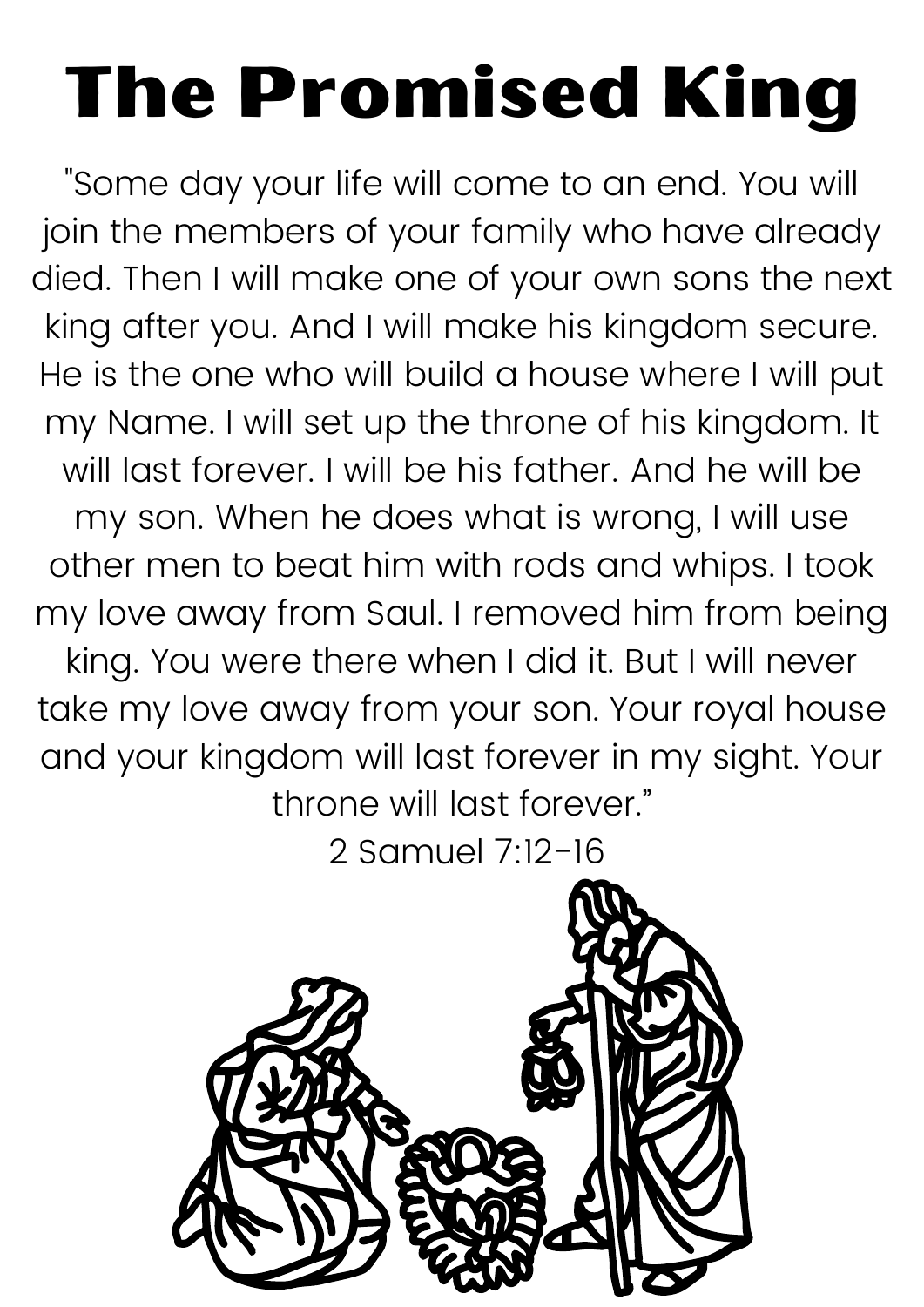'You said, "Here is the covenant I have made with my chosen one. Here is the promise I have made to my servant David. 'I will make your family line continue forever. I will make your kingdom secure for all time to come.'"

Psalm 89:3-4



'A child will be born to us. A son will be given to us. He will rule over us. And he will be called Wonderful Adviser and Mighty God. He will also be called Father Who Lives Forever and Prince Who Brings Peace. There will be no limit to how great his authority is. The peace he brings will never end. He will rule on David's throne and over his kingdom. He will make the kingdom strong and secure. His rule will be based on what is fair and right. It will last forever. The Lord 's great love will make sure that happens. He rules over all.' Isaiah 9:6-7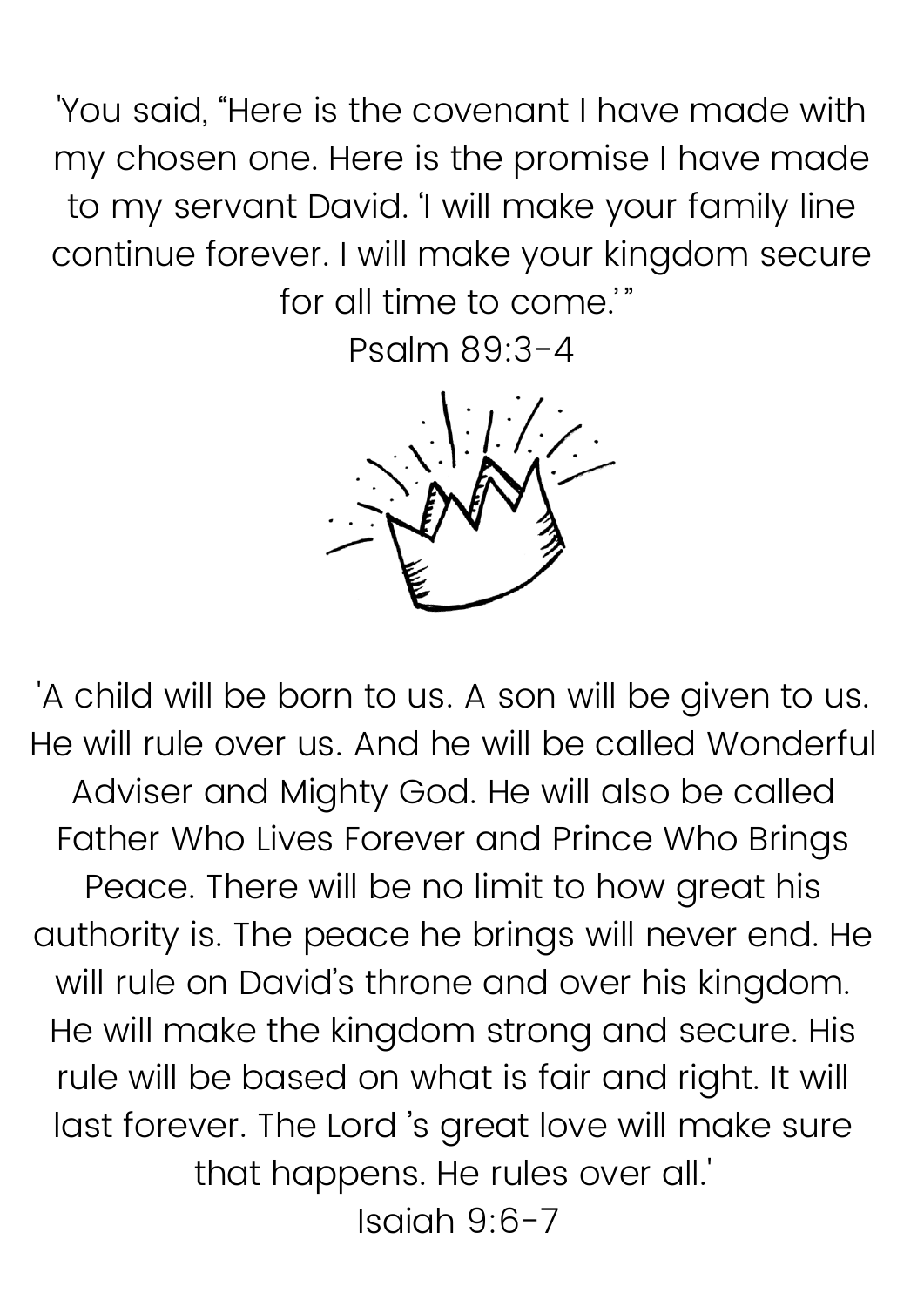'Jesse's family is like a tree that has been cut down. A new little tree will grow from its stump. From its roots a Branch will grow and produce fruit. The Spirit of the Lord will rest on that Branch.

The Spirit will help him to be wise and understanding. The Spirit will help him make wise plans and carry them out. The Spirit will help him know the Lord and have respect for him. The Branch will take delight in respecting the Lord . He will not judge things only by the way they look. He won't make decisions based simply on what people say. He will always do what is right when he judges those who are in need. He'll be completely fair when he makes decisions about poor people. When he commands that people be punished, it will happen. When he orders that evil people be put to death, it will take place. He will put on godliness as if it were his belt. He'll wear faithfulness around his waist.'

Isaiah 11:1-5